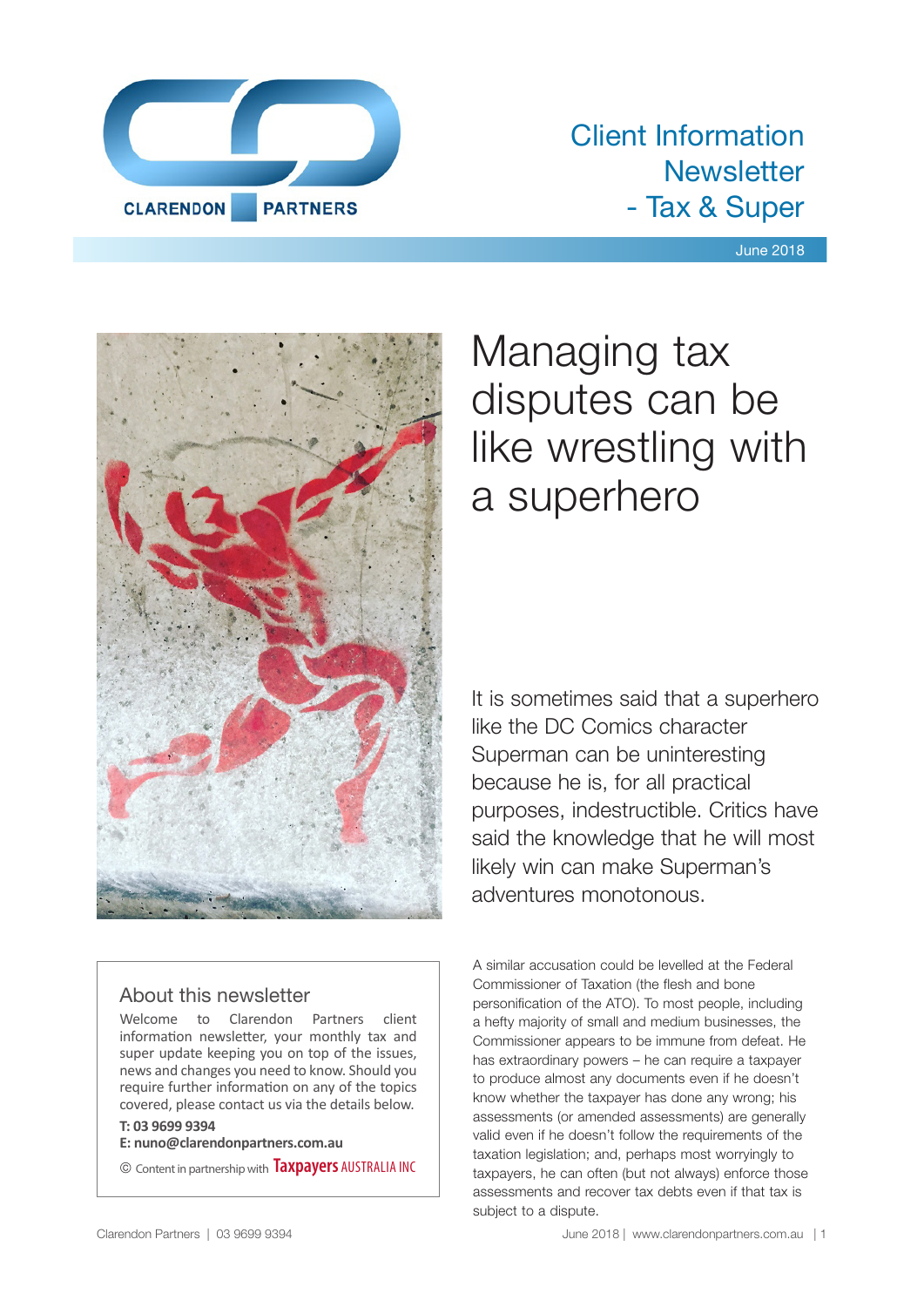#### Managing tax disputes can be like wrestling with a superhero *continued*

But despite all his powers, our real life superhero (or supervillain, depending on where you stand) can sometimes be successfully opposed, if not entirely defeated. But to do this you must move quickly, know the rules of engagement and have a clear vision of the outcome.

#### Starting the process: Speed is key

Except in the extremely rare scenario where an amended assessment is invalid, the only way to challenge a taxation decision is to commence so called "Part IVC proceedings" (which is the part of the tax act that permits a taxpayer dissatisfied with an ATO decision to have that decision reviewed).

To do this, it is necessary to lodge an objection in the approved form and within the relevant time period (generally either two or four years for an amended assessment). This may seem a trite observation, but it is crucial that these formal requirements are met. If they are not, you may be left with no recourse against the ATO, regardless of the facts of the matter.

Even though you may in theory have up to four years to challenge a decision, in practice the time to act may be much shorter. Unless you are willing and able to pay the disputed tax before the issue is resolved (and not many people are willing to do that) you may find that the ATO can begin to insist upon payment even while you are contemplating an objection.

It is important to remember one of the ATO's most specific "superpowers" — a notice of assessment, including an amended assessment, is conclusive of the correctness of the amount shown on it. In other words, the Commissioner could sue for the amount of disputed tax at any time after it becomes due (generally 21 days after the date of the amended assessment) and the fact that you intend to dispute the assessment would be no defence to the action.

In practice the Commissioner will usually give the taxpayer a reasonable amount of time to consider their position and (if appropriate) lodge an objection before commencing recovery action. But once recovery action has commenced, it gathers a momentum that can be difficult to stop. Unless an objection is lodged in a timely manner, you will soon find yourself dealing with debt recovery officers who have no interest in hearing about upcoming objections. So if you intend to object, or even if you just intend to get advice on whether to do so, act as quickly as you can and keep the ATO informed of your intentions.

#### Dealing with factual disputes

Balancing the need to act quickly is the necessity of properly considering what is really at issue. This is because the notice of objection and materials that support it must properly deal with the matter in dispute. There are essentially two kinds of disputes relating to taxation decisions — factual disputes, and disputes regarding a point of law.

The first kind is a factual dispute. This may arise where an auditor or other ATO officer simply does not accept your version of events. Often people can get indignant about the resulting amended assessment and will want it rectified as a matter of principle. But, before blindly charging into an objection, consider whether there is any further evidence that can be produced to support your position.

Are there any further documents that could prove your case? Are there any independent witnesses that could provide evidence on the matter? Could the existing materials be better explained or presented? If not, you may find that the decision maker to the objection comes to the same conclusion as the original decision maker (a different tax officer to the original one is generally appointed to preside over objections).

#### Disputes regarding points of law

The second kind of dispute is where the facts are agreed, but there is a dispute as to the application of the relevant law. These sorts of disputes can be less emotive, but are often harder to have successfully changed on objection. This is because the objection decision maker will be bound by the ATO's position on the application of the law, as stated in its public rulings. Objection decision makers may also be influenced by so-called "non-binding decisions" that the ATO may have issued, such as "interpretative decisions".

If you are involved in this kind of dispute and wish to have any chance of succeeding at the initial objection stage (as opposed to, say, a subsequent review by the Administrative Appeals Tribunal (AAT)) you will need to demonstrate that the outcome you are looking for does not deviate from the ATO's publicly stated views.

If you can't distinguish your position from the Commissioner's public rulings, then in practice it may be necessary to accept that the initial objection decision by the ATO will be unfavourable to your preferred outcome. In such a case you should only object if you are willing to follow up with an application to the AAT for a review of the objection decision or an appeal to the Federal Court.

#### *continued on page 4*  $\Rightarrow$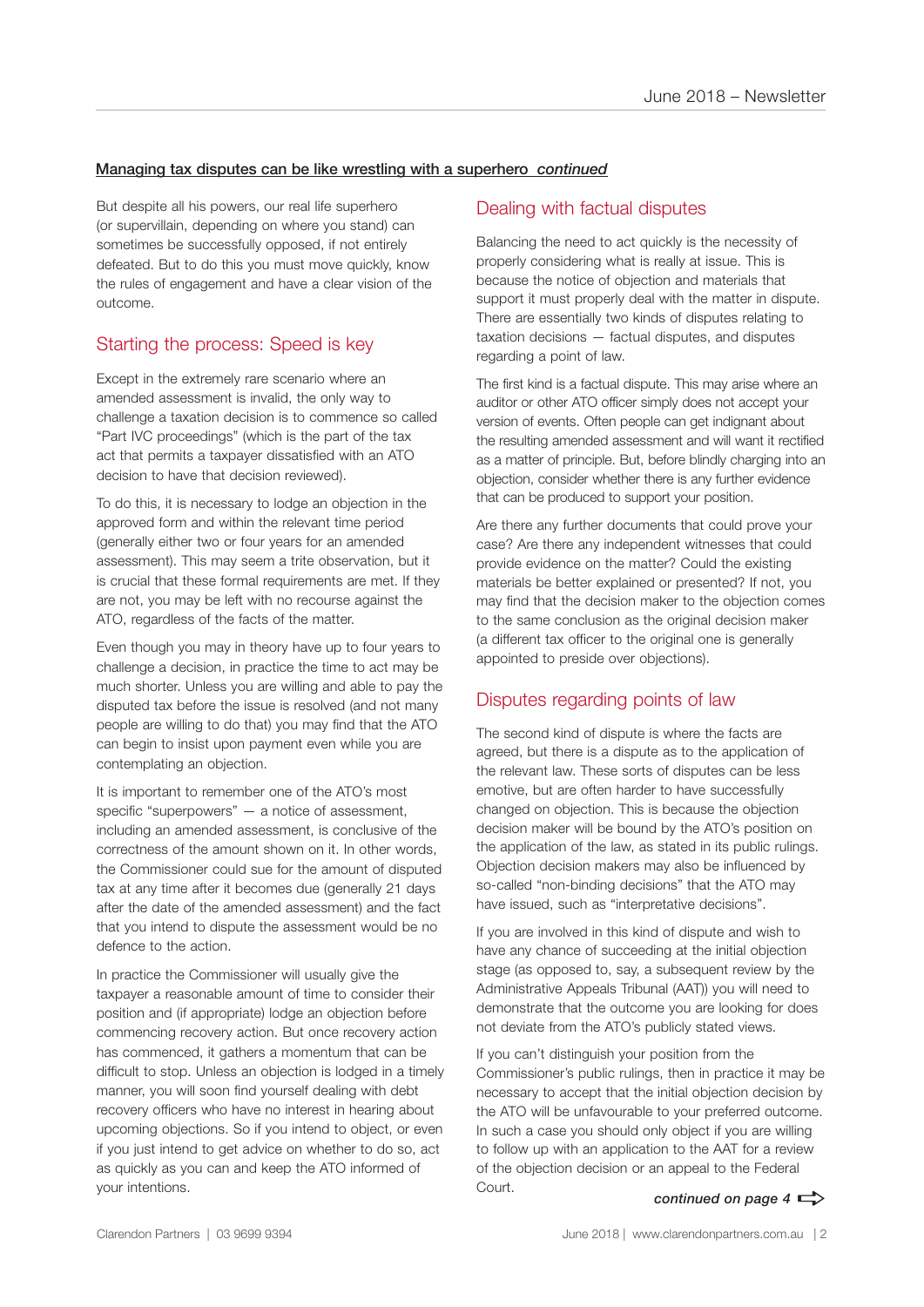

## Unpacking statute-barred debts

Various tax implications can arise when a debt becomes statutebarred. So what is statute barring and when can it be a problem?

In simple terms, a debt is statute-barred when it has reached a statutory limitation period where it can no longer be legally recovered by creditors.

Specifically, each state and territory in Australia contains its own "statute of limitation" provisions that provide a procedural basis for a lawsuit for non-payment of a debt, including a time limit, which can be used as a defence against the claim from creditors.

For debts that arise from "simple contracts", the limitation period is six years, with the exception of the Northern Territory where it is three years.

Very broadly, a "simple contract" in respect of a debt typically includes unsecured personal loans, credit card debts or debts sold or referred to a collection agency. The limitation period will be different for secured debts and debts arising "out of deed".

As the laws vary from state to state, to ensure that the debt is deemed "statute-barred", it would be prudent to seek legal advice as these laws can be complex. Once this is determined, the application of the relevant tax laws will follow. The table below summarises the broad application of the statute of limitations in each Australian state and territory.

#### WHAT SHOULD YOU CONSIDER?

Some general points to consider when dealing with statute barred debts include:

#### 1. Identify the governing jurisdiction

Generally, the place of the debtor's residence at the time of entering into the contract is relevant in determining the governing jurisdiction (although this can be varied in the contract itself).

#### 2. Determine the start time for the debt

For most debts, a creditor must begin court action to recover the debt within six years (or three years in the NT) of the date:

- on which the debt became due and payable
- the last time that a payment was made, or
- that there is acknowledgement in writing that the debt is owed.

The limitation period starts from the latest event as shown in the table. As a general principle, a loan arrangement that does not expressly include repayment terms is taken to be repayable on demand. Such a loan creates an immediate debt, with the clock ticking for statute of limitations purposes from that time.

| <b>State or territory</b>                                                         | <b>ACT</b> | <b>NSW</b>       | <b>QLD</b> | <b>SA</b> | <b>Tas</b> | <b>Vic</b> | <b>WA</b> | <b>NT</b> |
|-----------------------------------------------------------------------------------|------------|------------------|------------|-----------|------------|------------|-----------|-----------|
| Limitation period                                                                 | 6 years    | 6 years          | 6 years    | 6 years   | 6 years    | 6 years    | 6 years   | 3 years   |
| Extinction of right and/<br>or title                                              | Title      | Title &<br>right | N/A        | N/A       | N/A        | N/A        | N/A       | N/A       |
| Limited period extended<br>by confirmation?                                       | Yes        | Yes              | Yes        | Yes       | Yes        | Yes        | Yes       | Yes       |
| Can period restart if there<br>is a confirmation after<br>initial period expires? | <b>No</b>  | <b>No</b>        | Yes        | Yes       | Yes        | Yes        | <b>No</b> | <b>No</b> |

#### STATE BY STATE: STATUTE OF LIMITATIONS IN A NUTSHELL

*continued overleaf*  $\Rightarrow$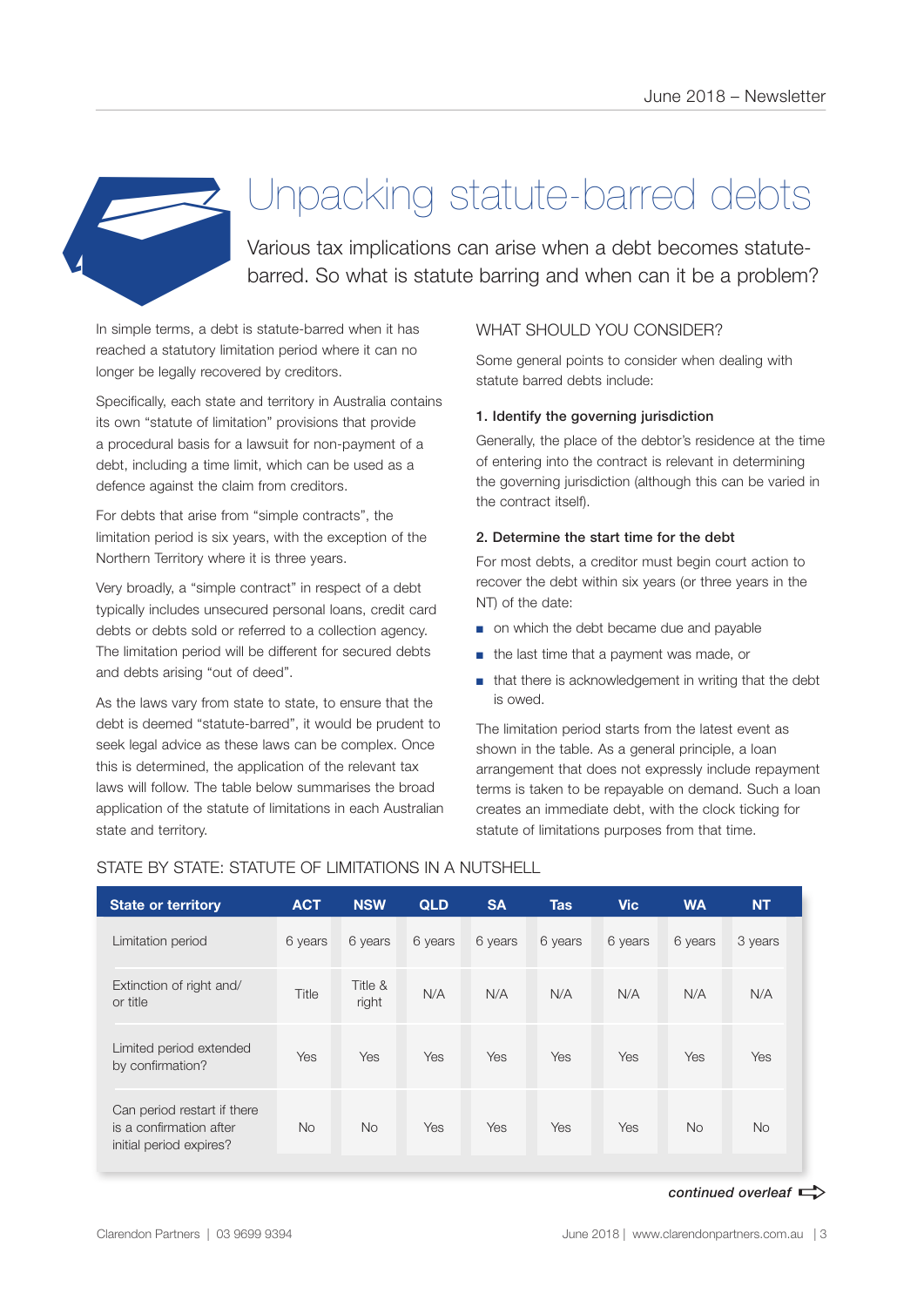#### Unpacking statute-barred debts *continued*

#### 3. Confirmation of debt and renewal of limitation period

The limitation period is renewed and recommences upon confirmation of the debt. However, the relevant state legislation should be considered for correct application of the renewal period. In the ACT, NSW, WA and the NT, renewal does not occur if the confirmation happens after the initial limitation period expires. In all other states, the limitation period is renewed on confirmation irrespective of whether the limitation period has expired.

#### 4. Acknowledgement of the debt

As noted, confirmation can be through acknowledgement in a written form and signed by the debtor or an agent. There is a body of case law that considers the issue of whether a debt has been acknowledged. For example, a debtor's signed balance sheet was held by one court to be sufficient acknowledgment of a debt. Alternatively, a payment of interest on principal or part payment of principal can also be treated as an acknowledgement.

#### 5. Defence against creditor claims

The expiration of a limitation period precludes a remedy from being available, such that if a lawsuit is brought against the debtor then they can claim the statute as an absolute defence.

Note that the expiration of a limitation period for the debt does not mean, in most cases, that the debt ceased to exist. There may have been acknowledgement at some stage during the period, which would typically restart the limitation period.  $\blacksquare$ 

#### Managing tax disputes can be like wrestling with a superhero *continued*

#### Litigation and compromise

If you have been unsuccessful in your objection, all is not lost. An application to the AAT for review of the objection decision is open to you, whether the dispute is factual or regarding a question of law. Such an application may be particularly appropriate if there are large amounts of penalties involved, even where the principal amount of tax is not in dispute. The AAT can sometimes be more reasonable in deciding the appropriate level of penalty or in exercising the discretion to remit penalties.

If there is a question of law at stake, an appeal to the Federal Court is also possible, however it is outside the scope of this brief article to cover the litigation process itself. However a quick word of caution is warranted — litigation tends to highlight the Commissioner's "superpowers".

First, the burden of proof is shifted; it will be up to you to prove the ATO's assessment is excessive. In practice, this means that if facts are in dispute you will rarely be able to rely on bare assertions. Documentary evidence is strongly preferable.

Further, compared to almost every ordinary taxpayer, the Commissioner has practically infinite resources. He is also required to administer the tax law according to

its terms. This means that the ATO cannot, and will not, simply compromise on an arbitrary figure for the sake of saving further legal costs.

But this does not mean the Commissioner cannot compromise at all. Like every government agency, the ATO is very aware that litigation costs money that can sometimes be put to better use elsewhere. If you can demonstrate that there is a real risk to the ATO that it will lose on a particular issue, it may be willing to compromise by amending assessments in relation to that particular issue if, for example, you agree to withdraw your application in relation to other issues. There may also be some scope to compromise by reducing penalties or remitting interest in appropriate circumstances.

#### Do the good guys ever win?

Many taxpayers (and indeed a lot of accountants) agree that the Commissioner is, in fact, "overpowered". But successive governments have chosen to accept, and often further entrench, this situation. Debating its merits is no more useful than entering into an twitter argument over whether the Incredible Hulk could defeat Superman. The best we can do is to keep what small amount of kryptonite we can get and use it very strategically once in a while.  $\blacksquare$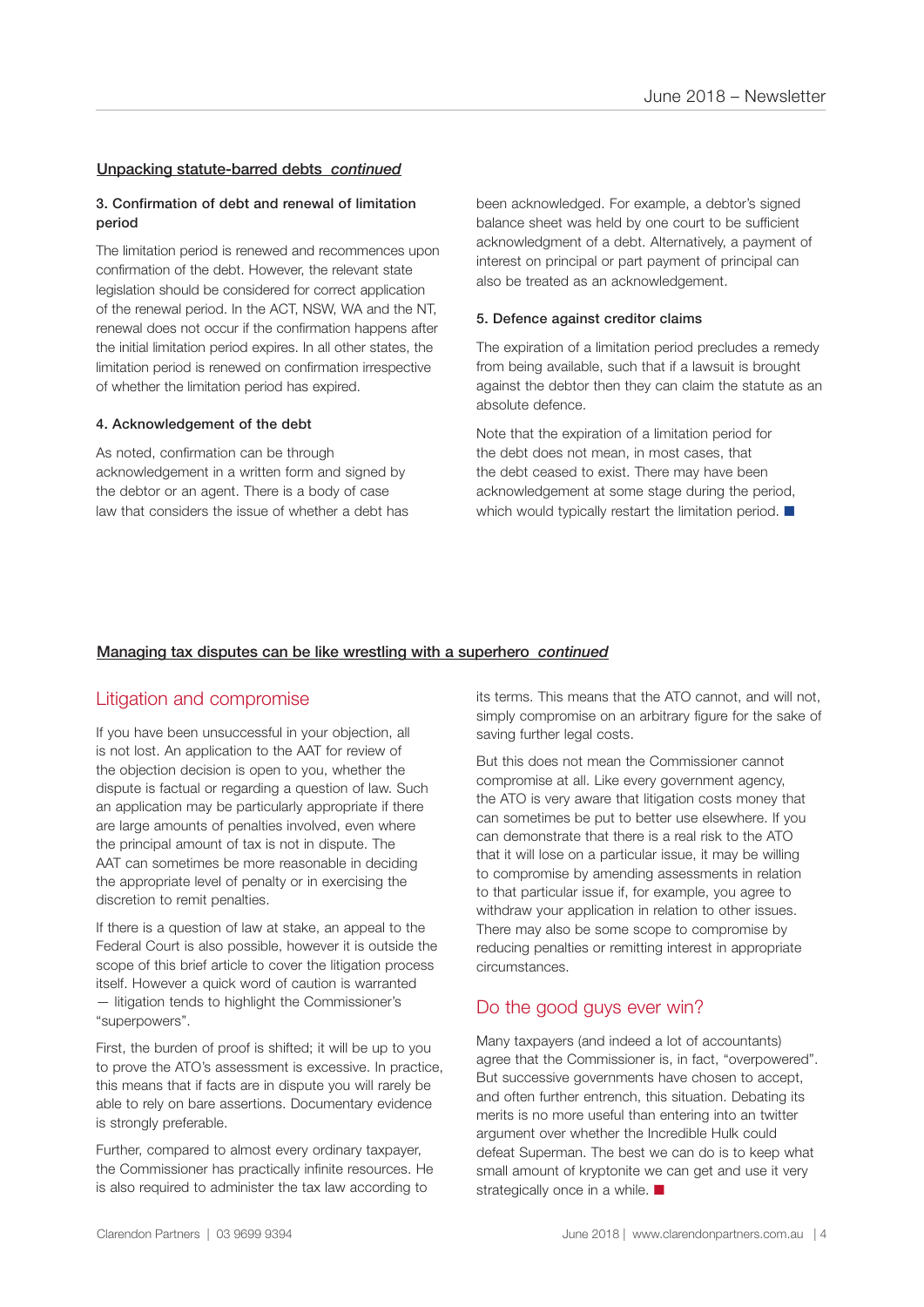

## The **proportioning rule** and your **SMSF: It's all about balance**

The contributions segment is made up of what is commonly known as non-concessional contributions (and also includes the CGT exempt component, superannuation co-contribution benefits, and contribution splitting benefits). The crystallised segment broadly includes numerous tax-free components that existed prior to 30 June 2007 and are becoming increasingly uncommon.

The taxable component is broadly the total value of the member's superannuation interest less the value of the tax-free component. Contributions that would form part of the taxable component are generally amounts included in the assessable income of the fund. Broadly, the taxable component consists of concessional contributions, earnings, and capital appreciation from investments in the fund.

#### Calculating the components

The value of the superannuation interest and the amount of tax-free and taxable components of the member's interest is determined as follows:

- Determine whether the benefit is a lump sum or a pension.
- Work out the total value of the superannuation interest and the proportion of tax-free and taxable components as at the applicable time, which means:
	- if the benefit is a lump sum  $-$  just before the benefit is paid; or
	- if the benefit is a pension  $-$  on the date the pension commences (in other words, you lock in the proportion of the tax-free and taxable components on the date the pension commences, and future growth and earnings are shared proportionally between these components.)
- Apply the same proportions to the amount of benefit paid (this part is the essence of the proportioning rule).

#### *continued overleaf* $\Rightarrow$

necessary to identify and determine the value of the various components that make up the benefit. The law around superannuation dictates that the tax-free component and taxable components of a member's payment must be paid in the same proportion as the tax-free and taxable components of the member's interest. This requirement is known as the proportioning rule.

When calculating a super benefit, it is

Think of the proportioning rule as a sort of integrity measure that prevents the "cherry picking" of the taxfree and taxable components when a payment is made from superannuation.

The tax-free component includes the contributions segment and the crystallised segment. The contributions segment generally includes all contributions made after 30 June 2007 that have not been, and will not be, included in your fund's assessable income.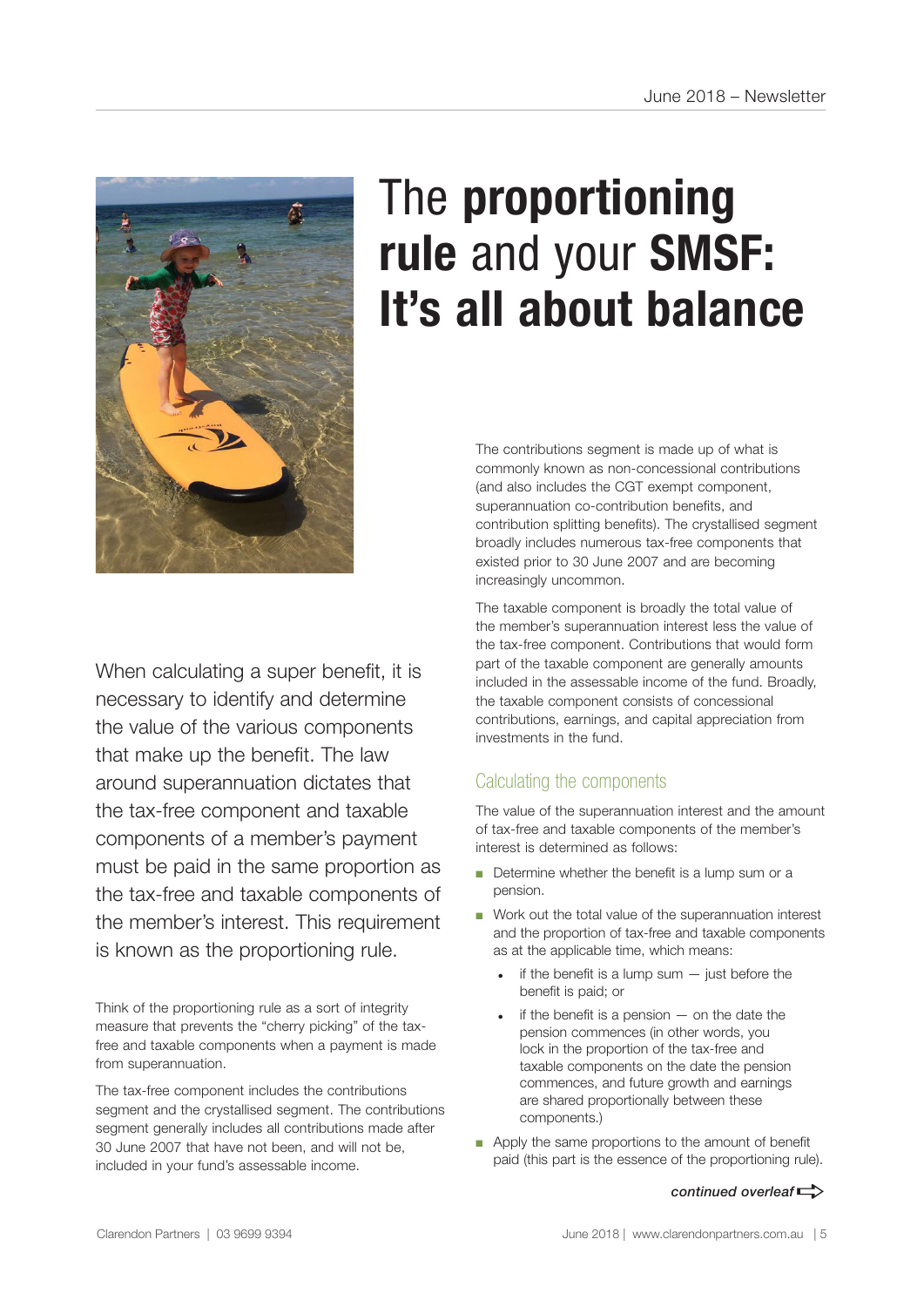#### The proportioning rule and your SMSF *continued*

#### When a pension is commenced

In an accumulation interest, the tax-free component is normally comprised of a static amount (that is, the crystallised segment and the contributions segment). Whereas the taxable component can change regularly as the investments supporting the superannuation interest fluctuate with investment markets and earnings (or losses) accrue, in some cases on a daily basis.

However, when a pension is commenced with a certain proportion of a tax-free component and the pension assets increase over time, the tax-free component will effectively grow. This is because at the time of paying pension benefits, the proportioning rule will use the same proportion of tax-free component that was locked in at the commencement of that pension.

To illustrate how the proportioning rule works in practice, in respect of pensions, look at the following example:

In January 2017, Christopher is 66 years old, still working and is a member of an SMSF. In his SMSF, Christopher's superannuation interest consists of a tax-free component of \$300,000 and a taxable component of \$200,000. His total superannuation balance is \$500,000. This means the proportion of his superannuation interest that consists of the taxfree component is 60% and the taxable component is 40%. Christopher commences an account-based pension with just \$250,000 of his total superannuation interest. At the commencement of this pension, the tax-free component is \$150,000 (or 60%) and the taxable component is \$100,000 (or 40%) since his total superannuation interest before commencing the pension was 60% tax-free component and 40% taxable component.

If the value of the assets supporting the pension were to rise, the percentages representing the taxfree and taxable components do not change. Thus if Christopher's pension balance, which started at \$250,000, were to rise to \$400,000 after three years due to his savvy investment decisions, his tax-free and taxable components would retain the same proportion as at the pension's commencement and will be as follows: a tax-free component of \$240,000 (or 60%) and a taxable component of \$160,000 (or 40%). Of course, if the value of the assets supporting the pension were to fall to say \$100,000, then the proportion of the tax-free and taxable components will remain the same as at commencement (\$60,000 tax-free and \$40,000 taxable).

Accordingly, the following general rules should be noted:

- Where assets are going to increase in value, the tax-free component is maximised by commencing a pension sooner rather than later (locking in the tax-free component to grow proportionately).
- Where assets are going to decrease in value, the tax-free component is maximised by commencing a pension later rather than sooner (allowing the decrease in assets to erode the taxable component).

#### With an accumulation interest

To illustrate further the above general principles about the proportioning rule, consider this further example:

Again the same facts as above, but this time let us focus on Christopher's accumulation interest. Recall that he commenced his pension with \$250,000 of his total superannuation interest; he therefore has \$250,000 remaining in his accumulation interest. That \$250,000 in accumulation would comprise of a tax-free component of \$150,000 (or 60%) and the taxable component is \$100,000 (or 40%). Like his pension interest, the value of his accumulation interest rises to \$400,000 after three years due to his savvy investment decisions. Unlike his pension interest, his tax-free component remains static and the proportion of his taxable component increases. Christopher's tax-free and taxable components in respect of his accumulation interest are now as follows: a tax-free component of \$150,000 (or 37.5%) and a taxable component of \$250,000 (or 62.5%).

As the above example shows, there is no change to the tax-free component if investments in the accumulation interest increase in value. Hence, the decision to commence a pension with some or all of your benefits at the right time can make a significant difference to a member's interest over the course of time.

#### Strategic importance

Understanding the proportioning rule is important as it forms the basis of many strategies that leverage off it. For example, where there is a significant tax-free component, a pension should generally be commenced as soon as practicable where the fund expects to see some growth in the value of its assets. Further, when contributing or rolling back a pension into accumulation, stay alert to the effect on what will happen to the tax-free and taxable components — since these two components cannot be separated to maximise your position once these amounts are mixed together.  $\Box$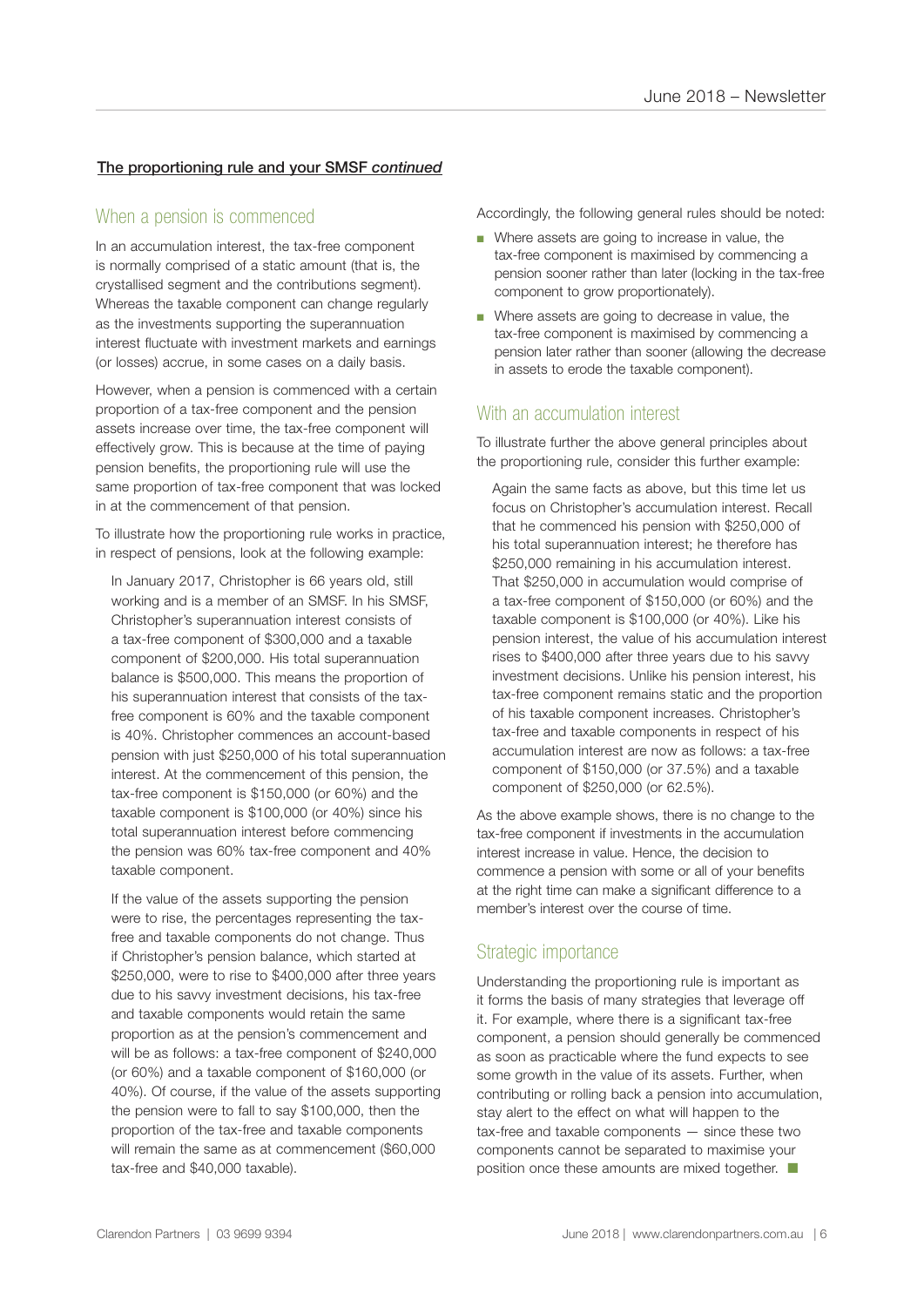

# **Builders: Get your Builders:** Get your<br>taxable payments report<br>ready before August 28

Businesses in the building and construction industry, take note – the deadline is August 28, 2018 to report the total payments you made to each contractor you enlisted the services of in 2017-18. You will need to report these payments to the ATO on the *Taxable payments annual report*.

The taxable payments reporting system was initially introduced to address longstanding compliance issues by contractors in the building and construction industry. Tax compliance issues that were identified included nonlodgement of tax returns, income being omitted from tax returns that were lodged, non-compliance with goods and services tax (GST) obligations, failure to quote an Australian business number (ABN), and use of an invalid ABN.

**Note:** The most recent Federal Budget announced that from 2019-20 three additional industries on top of building and construction will be required to lodge taxable payments reports with the ATO — security providers and investigation services, road freight transport, and computer system design and related services.

The pointers below will help employers in building and construction, and from next financial year the above mentioned businesses, adequately prepare for the looming deadline.

#### WORK OUT IF YOU NEED TO REPORT

You need to report if all the following apply:

- **•** you are a business that is primarily in the building and construction industry
- **•** you make payments to contractors for building and construction services, and you have an Australian business number (ABN).

Contractors can be sole traders (individuals), companies, partnerships or trusts.

Examples of what is considered to be "building and constructions services" is broad. You are considered to be a business that is primarily in the building and construction industry if any of the following apply:

- for the financial year, 50% or more of your business income was derived from providing "building and construction services", or
- 50% or more of your business activity related to "building and construction services", or
- in the financial year immediately before the current financial year, 50% or more of your business income was derived from providing "building and construction services".

*continued overleaf* $\Rightarrow$ 

Contractors who pay other contractors for building and **!** construction services may also be required to report if they are carrying on a business that is primarily in the building and construction industry. Remember – a contractor can be an individual, partnership, company or trust.